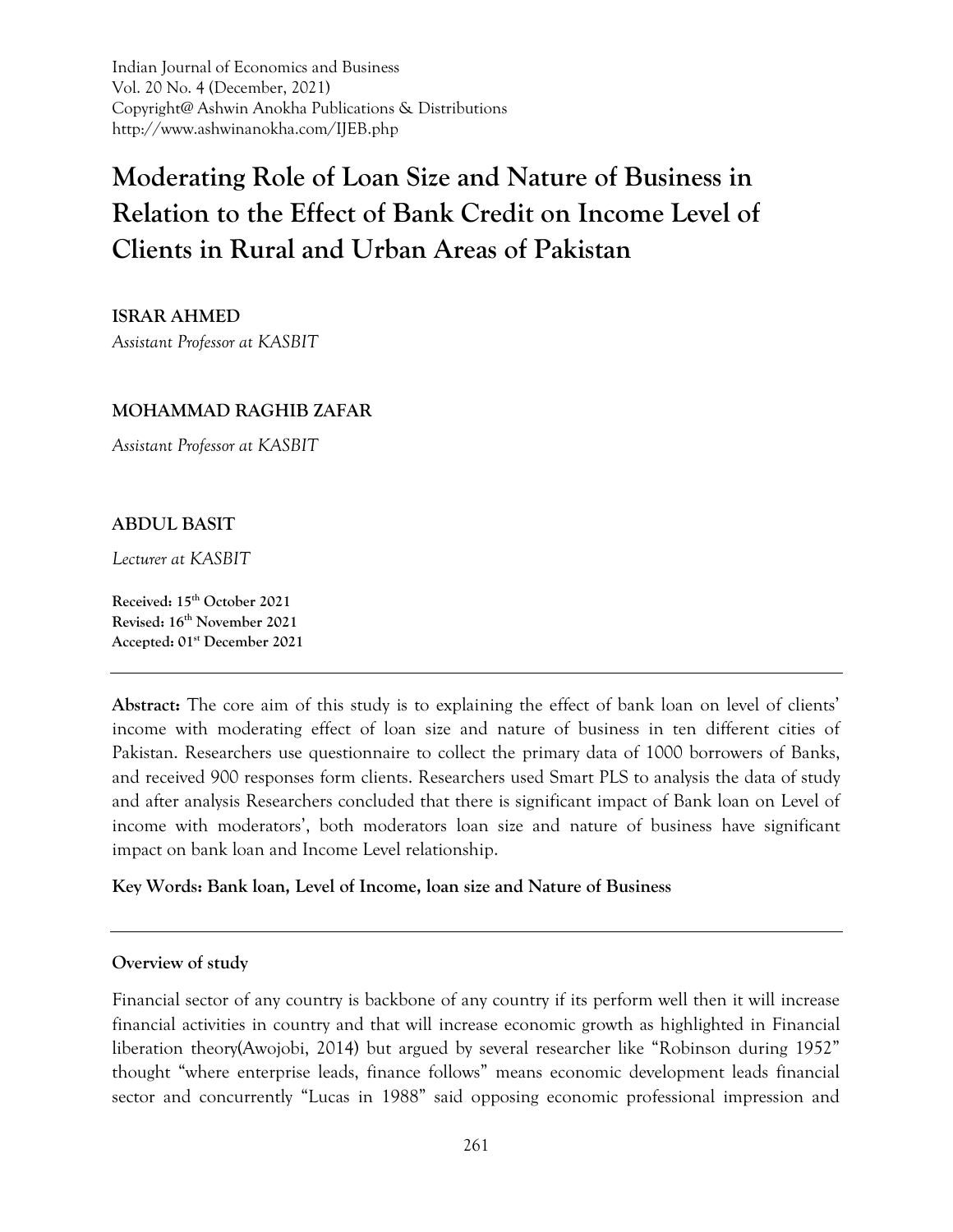#### **Moderating Role of Loan Size and Nature of Business**

simplify the "role of financial indicators in growth of economy" (Andersen & Tarp, 2003). Financial sector includes commercial banks, microfinance banks, investment banks, assets management, insurance company and leasing company etc. here researcher want to core focus on banks and microfinance banks (Mohsin, Bashir, & Tariq, 2018) both types of bank having some similar and some different objective like core objective of micro banks gave microloans to poor or underprivileged people to reduce poverty several researchers highlighted(Khanam, Mohiuddin, Hoque, & Webe, 2018; Awan & Ibrahim, 2015; Khan, et al., 2020; Tasos, Ahmed, Awan, & Waqas, 2020; Niaz & Iqbal, 2019; Ahmed & Khoso, 2020). whereas, Commercial banks have some similarly core focuses on commercial activities such as receiving utilities bills, receiving deposit, lending commercial loan(Ozili & Outa, 2017) to clients, and rural areas lending agriculture loan to clients (Florence & Nathan, 2020; Alina, et al., 2016) so researcher try to check is there any effect of loans on their clients income of both types of banks. As researcher suggested providing of monetary support for farming has been a key involvement approach for reduction of poverty (Alina, et al., 2016) so after getting loans from banks clients used that funds in effective and efficient manner to increase their income from farming and their small business (Ahmed & Khoso, 2020). Moreover, women participation in this fields in rural areas of Pakistan are also very significant several studies was conducted in different areas of Punjab and Sindh highlighted by (Malik, Mustafa, Anwar, & Iqba, 2020; Niaz & Iqbal, 2019; Ahmed & Khoso, 2020). This women empowerment is suggested by (World Bank , 2018; ADB, 2012) initially in MDGs and later on in SDGs under 2030 vision it need more focused by developing countries like Pakistan, India, Bangladesh etc.. in Asian countries and several Africans and Latin Americans countries as well and rural developing economies uses loans and grew their businesses in fields of agriculture and farming a study highlighted that student form business management can also work in agribusiness said by (Deshmukh, Hude, Balutkar, & Lenka, 2021).

#### **Objective of this study**

The core objective of this study is to identify that there is effect on loans of both types of banks on client's income or not and also same cause and effect relation with moderating effect of loan size and nature of business.

#### **Problem statement**

The core and essential issue is banks are performing well but clients of that banks are struggling in our country especially in rural areas. They are try to increase their income and payback loans due to high interest rate and inflation they are unable to do so.

#### **Importance of the Study**

The result of this paper helps all commercial and microfinance banks that are their loans creating impact on consumer's income or not and Moreover, so they might improve or change their procedures and policy of landing loans to clients. Furthermore, this study is helpful for reader, research and PhD scholar as well so they know about this comparative analysis of both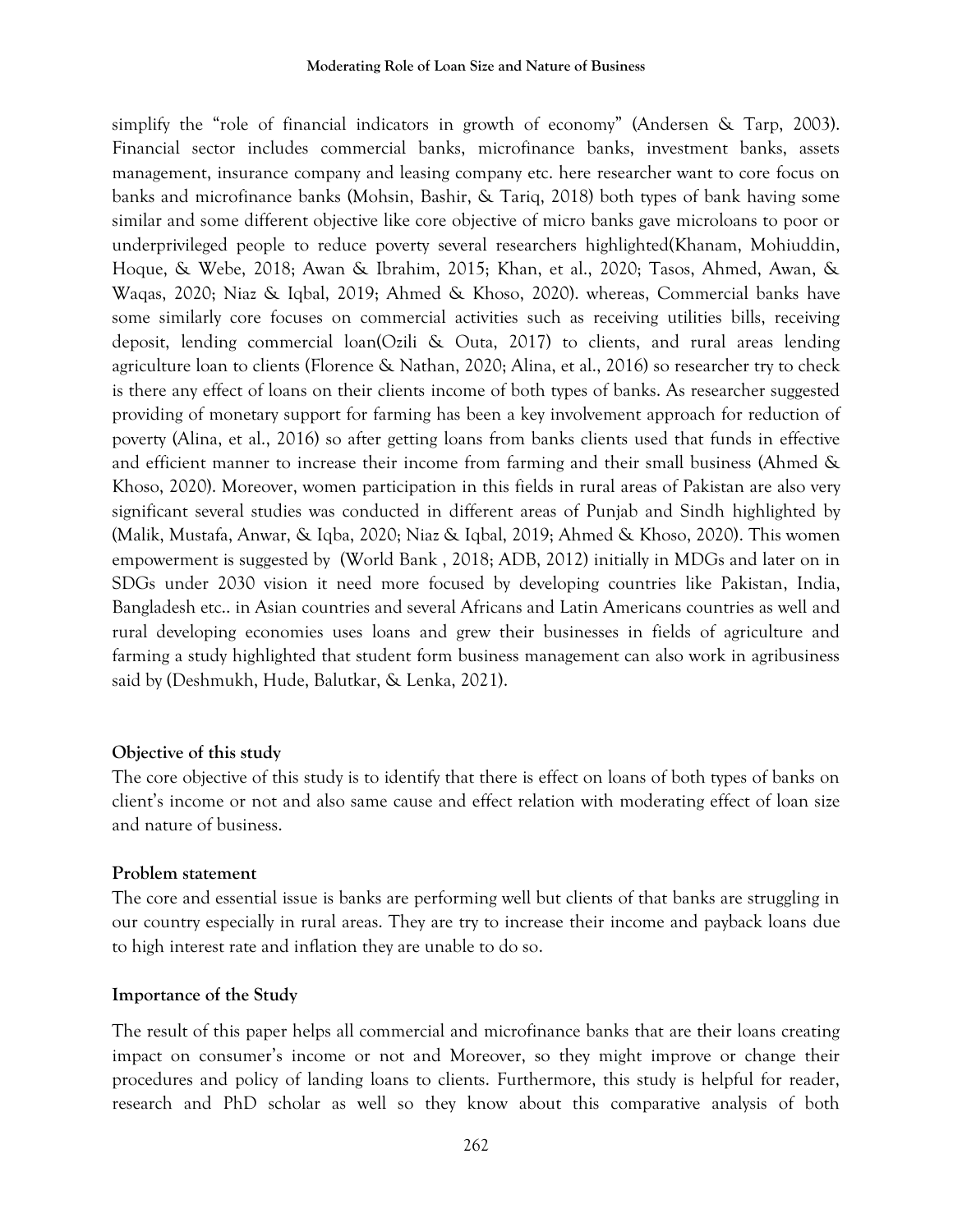heterogeneous banking sector. Moreover, these poverty, well-being, quality of education and women empowerment suggested by(World Bank , 2018) as SDGs. so this research is directly related with SDGs in so the result will be help for other researchers.

## **Reviewing the literature**

Several studies were conducted to analyzed the impact of banking loans on consumer income generation methods such as SMEs, agriculture, other businesses and similar study also done by researcher in the field of microfinance. So author want to analyze the effect of bank loan on clients of both banks and microfinance collectively. According to Ahmed and Khoso (2020) there is significant impact of microloans on poverty decline, empowerment of women and self-employment in rural and urban areas in Sindh in their both studies, Moreover other researcher are also highlighted that women empowerments in Pakistan through microfinancing (Malik, Mustafa, Anwar, & Iqba, 2020). Another researcher highlighted that Poverty is commonly used phenomenon in rural areas and poor people work in different areas of agriculture such as farming, livestock farming, fishery, forestry due to lack of education or unskilled personals so lack of opportunity in job employment said by (Biswal, Mishra, Mishra, & Sarangi, 2021) but here in researcher's country the urban poverty rate is increasing due to great migration from rural to urban areas for search of job and employment opportunities said by(Ahmed & Khoso, 2020).

A study highlighted that financial inclusion for financial well begin of clients in Indonesia study's results shows that bank loans has significant impact on sale turnover but the key barrier of SMEs is enlarge their Working Capital, Moreover, researcher suggest that small businesses are not records their financial matters properly said by ( Gitaharie & Soelistianingsih, 2018). Another study argued that there is no significant impact of microfinance on welfare of clients at Botswana said by ( Okurut, Kagiso, Ama, & Okurut, 2014)and highlighted the same variables such as quality of education, job opportunities in both private and public sector must be supported by government for generation of sufficient income level. Moreover, these poverty, well-being, quality of education and women empowerment suggested by(World Bank , 2018) as SDGs.

Ariful, Das , & Ashiqur ( 2017) according to researchers that the impact of MF loans having significant impact on client's expenditure, saving and their income at Bangladesh, same as suggested by researcher in Pakistan by(Ahmed & Khoso, 2020; Malik, Mustafa, Anwar, & Iqba, 2020). Moreover another study suggest that there is significant impact of personal loans in increasing in clients income said by (Azam , Danish, & Akbar, 2012). Financial liberation theory suggests by several researcher and argued by other researcher but it shows the relationship between funding support economic development in researcher's country scenario. The nature of business also impact the generation of business as rural women works on handicraft, small shops in their houses, farming, livestock farming, dairy farming, and somewhat agriculture production as well(Amila, et al., 2016) and in urban areas small beauty salon, laundry shops, small food stalls, and small enterprises as well suggest by several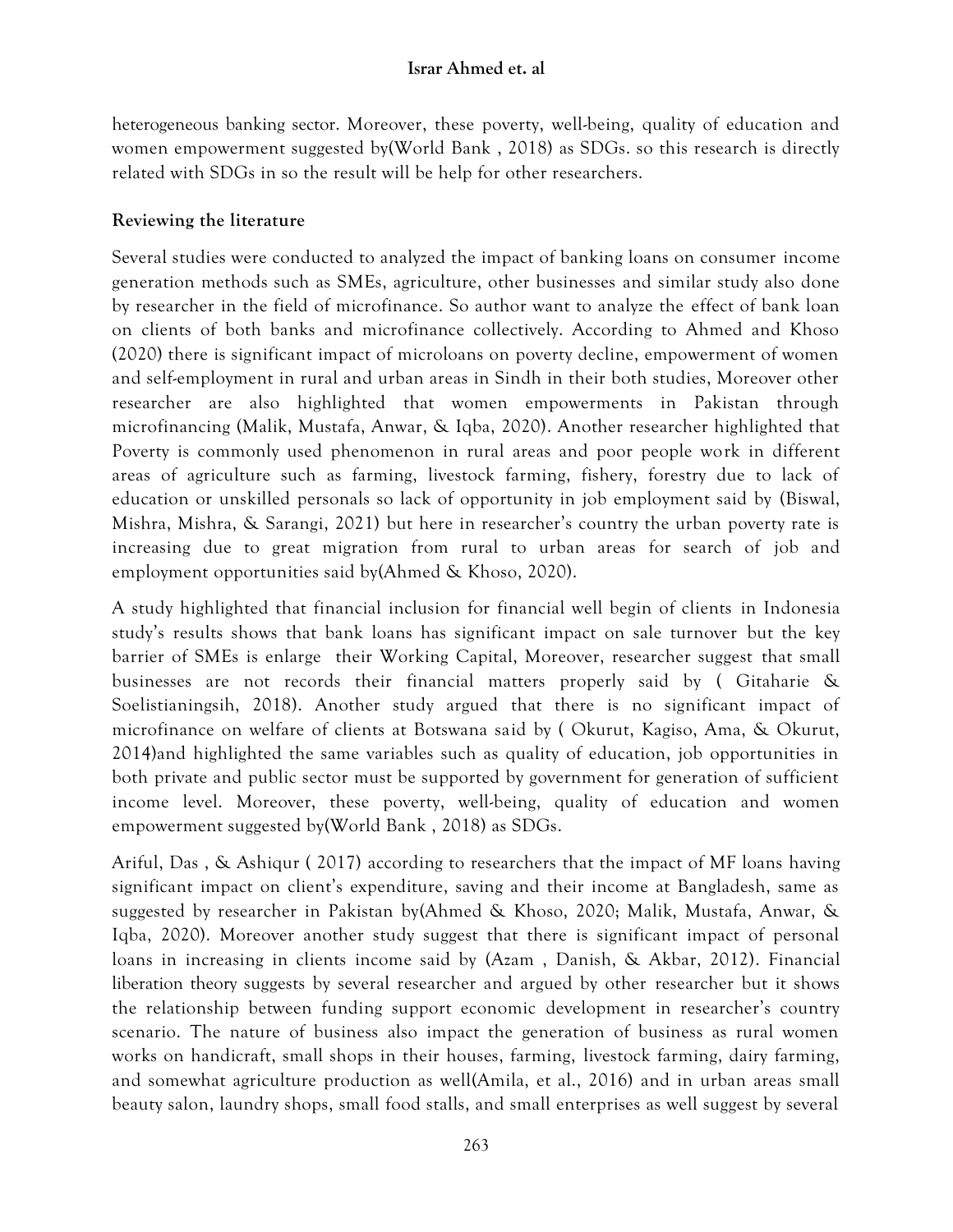researchers after getting loans from banks they utilize loans in effective and efficient manner(Ahmed & Khoso, 2020). Another study suggest that there is significant impact of bank loans and with size of loans on women clients level of consumptions and increase income as well, which indicated that after getting small loans borrowers utilize in appropriate manner that leads them in wellbeing and prosperity said by(Khan T. A., Khan, Violinda, Aasir, & Jian, 2020).Moreover Other researcher support that there is significant impact of bank loan on agricultural production and agi related business but argued that small size of loan on same sector had smaller impact so needs more funds in same sector said by(Amila, et al., 2016),Moreover,accourding to Hapsari (2018) resercher suggest that loan size don't impact loan but loan has impact on other variables. Whereas, other researcher suggest based on their study there is significant impact of bank loan on agriculture output(Florence & Nathan, 2020)therefore researcher come on conclusion that Financial liberation leads economic prosperity of clients. Mahmood, Arby, Hussain, & Sattar (2016) researcher suggest that there is impact of micerocridet on income gereation and improving living standard in punjab.Moreover, other study also sopport that effect of laon on agriculture production, agri output, lifestock, and improtant farming equipment said by (Khan, Jan, Rehman, Mehmood, & Ali, 2007)**.**

#### **Research Methodology**

This paper is quantitative and casual in nature, researcher collect mainly data  $1<sup>st</sup>$  from commercial banks and 2<sup>nd</sup> microfinance banks form 10 different cities such as Hyderabad, Larkana, Sukkur, Multan, Rahim Yar Khan, Bahawalpur, Lakki Marwat, Mardan, Turbat and Ziarat cities of Pakistan. Target population is almost 13.71 million from both sector according to economic survey 2019-20 and also mention by (ACCA, March 2018; Ahmed & Basharat, 2015). Researcher use primary data to analyzed the responses for this use most common tool questionnaire with 5 point Likert scale some other researcher also used the same (Shaheen, Hussain, & Mujtaba, 2018; Tariq, Aleemi, & Iqbal, 2015)and equal stratified sampling technique selecting 100 from each city for both different types of bank so total sample is 1000 respondent out this selected sample 900 respondents were response were selected because some clients are unable to understand and left incomplete data so, fully fill responses are selected for further process. Researcher use MS spread sheet and Smart-pls 3.3.2 for PLS-SEM analysis, first check reliability, validity and collinearity, then model significance with R square and boot strapping of model to check the effect of independent variable on dependent variable and relationship with moderation. Researcher used Bank loans as independent variable, income level of Consumers as a dependent variable and used two moderators Loans size and Nature of Business.

#### **Research Hypothesis**

Ho1: There is no effect of bank loans on income level of consumers. Ha1: There is effect of bank loans on income level of consumers.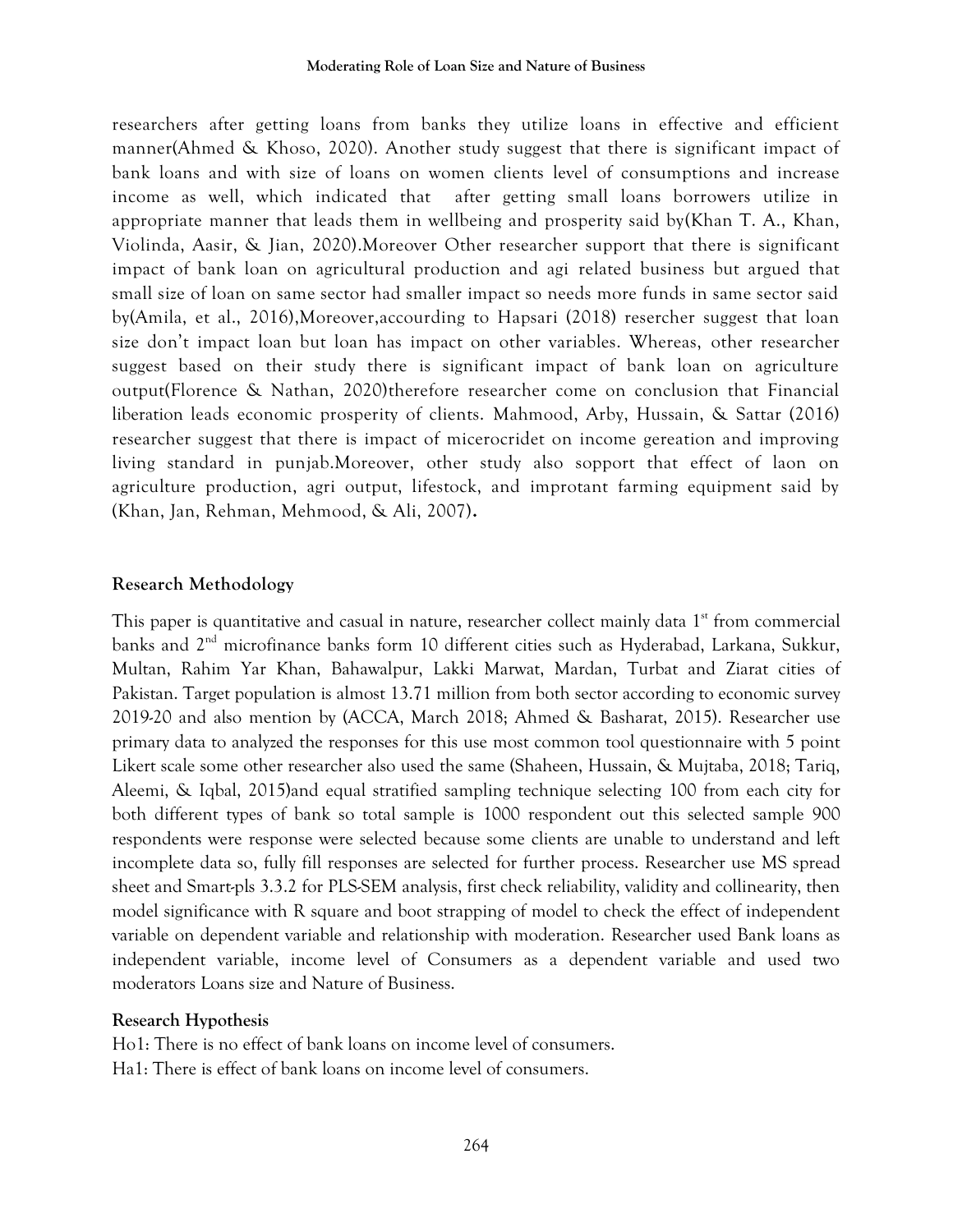Ho2: There is no effect of bank loans on income level of consumers with moderator's effect loan size.

Ha2: There is effect of bank loans on income level of consumers with moderator's effect loan size.

Ho3: There is no effect of bank loans on income level of consumers with moderator's effect Nature of business.

Ha3: There is effect of bank loans on income level of consumers with moderator's effect Nature of business.

## **Conceptual frame work**

Researchers were worked to achieve the objective of the study so establish this frame work for this study.



MV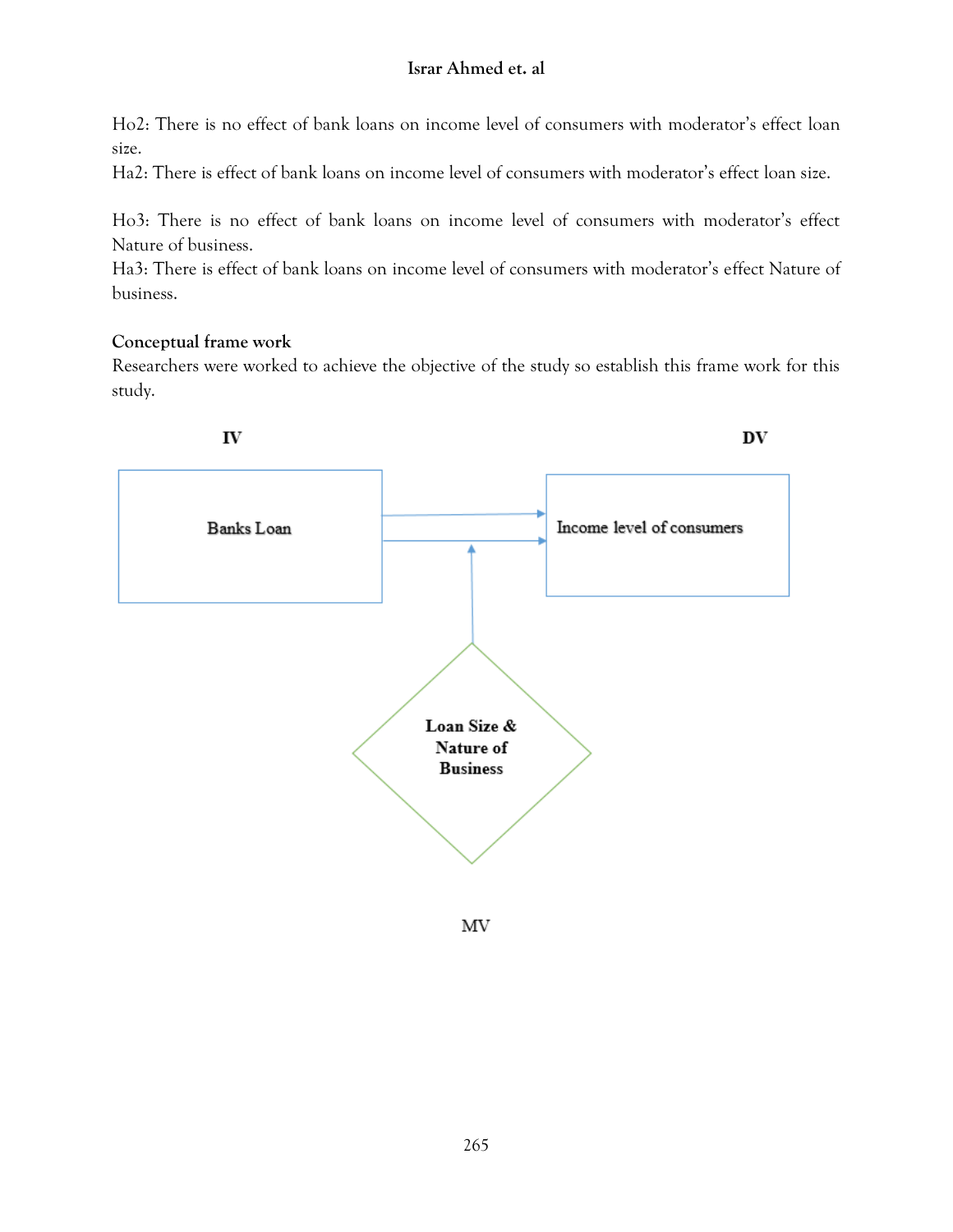#### **Discussion of result**

Researcher want to check first some reliability and validity measure in initiation of data processing

| "Construct Reliability and Validity" |                       |             |                             |                                       |  |
|--------------------------------------|-----------------------|-------------|-----------------------------|---------------------------------------|--|
|                                      | "Cronbach's<br>Alpha" | " $rho_A$ " | "Composite"<br>Reliability" | "Average Variance<br>Extracted (AVE)" |  |
| <b>Bank Loan</b>                     | 0.857                 | 0.865       | 0.897                       | 0.636                                 |  |
| Loan Size                            | 1.000                 | 1.000       | 1.000                       | 1.000                                 |  |
| <b>Moderating Effect 1</b>           | 1.000                 | 1.000       | 1.000                       | 1.000                                 |  |
| <b>Moderating Effect 2</b>           | 1.000                 | 1.000       | 1.000                       | 1.000                                 |  |
| <b>Nature of Business</b>            | 1.000                 | 1.000       | 1.000                       | 1.000                                 |  |
| Income Level                         | 0.872                 | 0.874       | 0.907                       | 0.663                                 |  |

**Table 1 "Construct Reliability and Validity"**

All criteria of reliability given by (Hair, Risher, Sarstedt, & Ringle, 2019; Gliem & Gliem, 2003) above 0.7 are acceptable here researcher result are above 0.85 hence there is no issue of reliability, and AVE must be above 0.5 as said by (Hair, Risher, Sarstedt, & Ringle, 2019) again mention given table 1 shows that there all values in AVE column are above 0.5 so no validity issue.

## **Table 2"Fornell-Larcker Criterion"**

| "Fornell-Larcker Criterion" |                     |                     |                        |                        |                              |                 |  |
|-----------------------------|---------------------|---------------------|------------------------|------------------------|------------------------------|-----------------|--|
|                             | <b>Bank</b><br>Loan | Loan<br><b>Size</b> | Moderating<br>Effect 1 | Moderating<br>Effect 2 | Nature of<br><b>Business</b> | Income<br>Level |  |
| <b>Bank Loan</b>            | 0.797               |                     |                        |                        |                              |                 |  |
| Loan Size                   | 0.043               | 1.000               |                        |                        |                              |                 |  |
| <b>Moderating Effect 1</b>  | 0.221               | 0.046               | 1.000                  |                        |                              |                 |  |
| <b>Moderating Effect 2</b>  | 0.633               | 0.058               | 0.102                  | 1.000                  |                              |                 |  |
| <b>Nature of Business</b>   | 0.671               | 0.108               | 0.102                  | 0.610                  | 1.000                        |                 |  |
| Income Level                | 0.785               | 0.165               | 0.026                  | 0.706                  | 0.807                        | 0.814           |  |

Above table shows Fornell-larcker criteria is it other way to measure validity and all non- diagonal value must be less than diagonal values hence all vales are in recommended range as suggested by (Fornell & Larcker, 1981).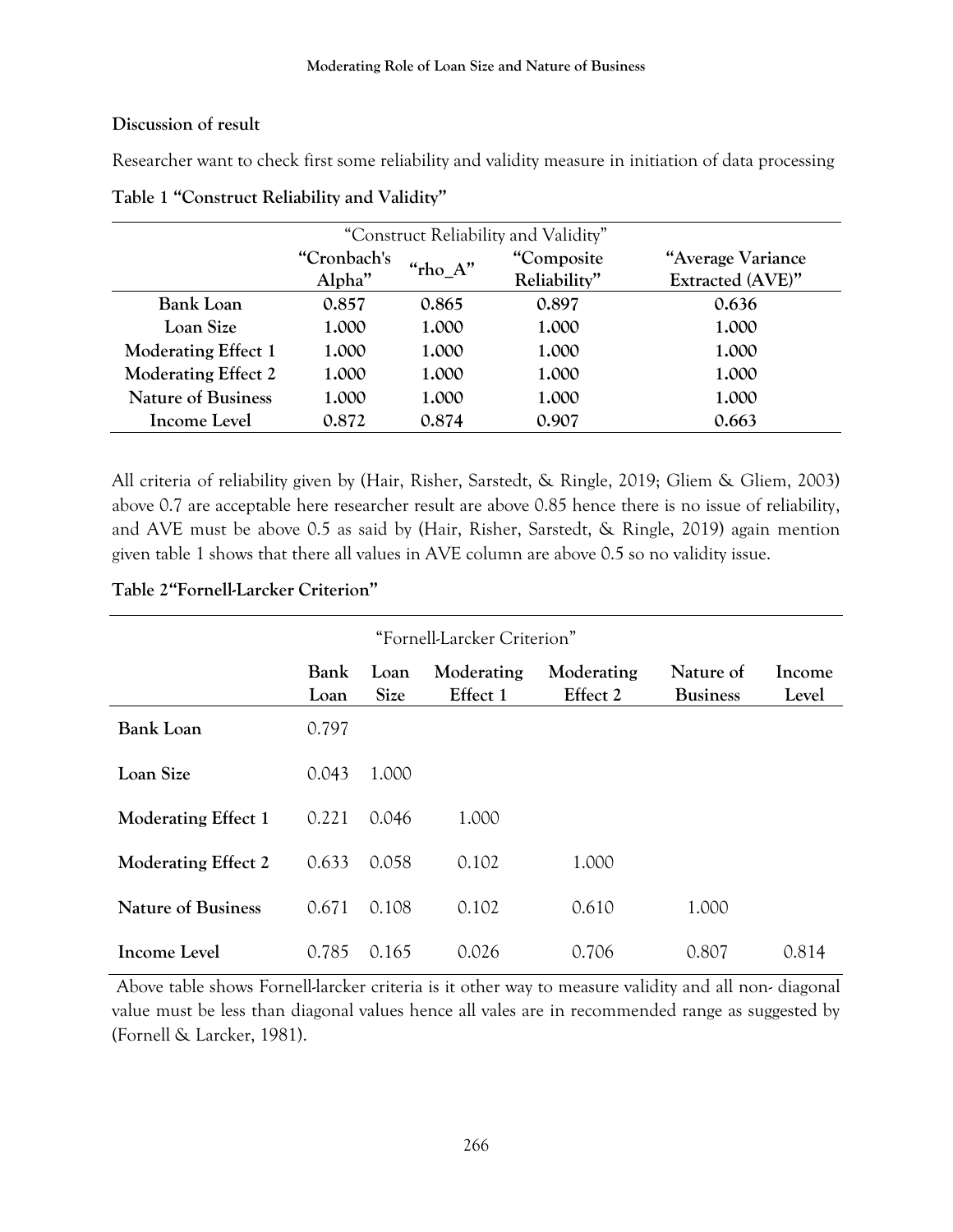|                            | Bank<br>Loan | Loan<br><b>Size</b> | Moderating<br>Effect 1 | Moderating<br>Effect 2 | <b>Nature</b><br>of<br><b>Business</b> | Income<br>Level |
|----------------------------|--------------|---------------------|------------------------|------------------------|----------------------------------------|-----------------|
| <b>Bank Loan</b>           |              |                     |                        |                        |                                        |                 |
| Loan Size                  | 0.081        |                     |                        |                        |                                        |                 |
| <b>Moderating Effect 1</b> | 0.233        | 0.046               |                        |                        |                                        |                 |
| <b>Moderating Effect 2</b> | 0.675        | 0.058               | 0.102                  |                        |                                        |                 |
| <b>Nature of Business</b>  | 0.71         | 0.108               | 0.102                  | 0.61                   |                                        |                 |
| Income Level               | 0.815        | 0.174               | 0.102                  | 0.754                  | 0.823                                  |                 |

**Table 3 shows "Heterotrait-Monotrait Ratio (HTMT)"**

Above table shows HTMT and recommended values of HTMT is must be less than 0.85 suggested by (Hair, Risher, Sarstedt, & Ringle, 2019) and here all values in table 3 are less than 0.85 so are acceptable range and again there is no issue so validity.

| "Collinearity Statistics (VIF)"       |       |  |  |  |
|---------------------------------------|-------|--|--|--|
| "Outer VIF Values"                    |       |  |  |  |
|                                       | VIF   |  |  |  |
| Bank Loan * Loan Size                 | 1     |  |  |  |
| <b>Bank Loan * Nature of Business</b> | 1     |  |  |  |
| B1                                    | 2.026 |  |  |  |
| <b>B2</b>                             | 2.029 |  |  |  |
| B3                                    | 2.522 |  |  |  |
| B4                                    | 2.318 |  |  |  |
| B <sub>5</sub>                        | 1.992 |  |  |  |
| I <sub>1</sub>                        | 2.365 |  |  |  |
| 12                                    | 1.751 |  |  |  |
| 13                                    | 1.986 |  |  |  |
| I4                                    | 1.631 |  |  |  |
| 15                                    | 2.051 |  |  |  |
| <b>Nature of Business</b>             | 1     |  |  |  |
| Loan Size                             | 1     |  |  |  |

**Table 4"Collinearity Statistics (VIF)"**

Above table shows "Collinearity Statistics (VIF)" is shows there is collinearity between variables or not and the suggested value of VIF must be less than 3 by (Hair, Risher, Sarstedt, & Ringle, 2019) and researcher above table shows all variables values are not greater than 3,hence there no problem of collinearity in data.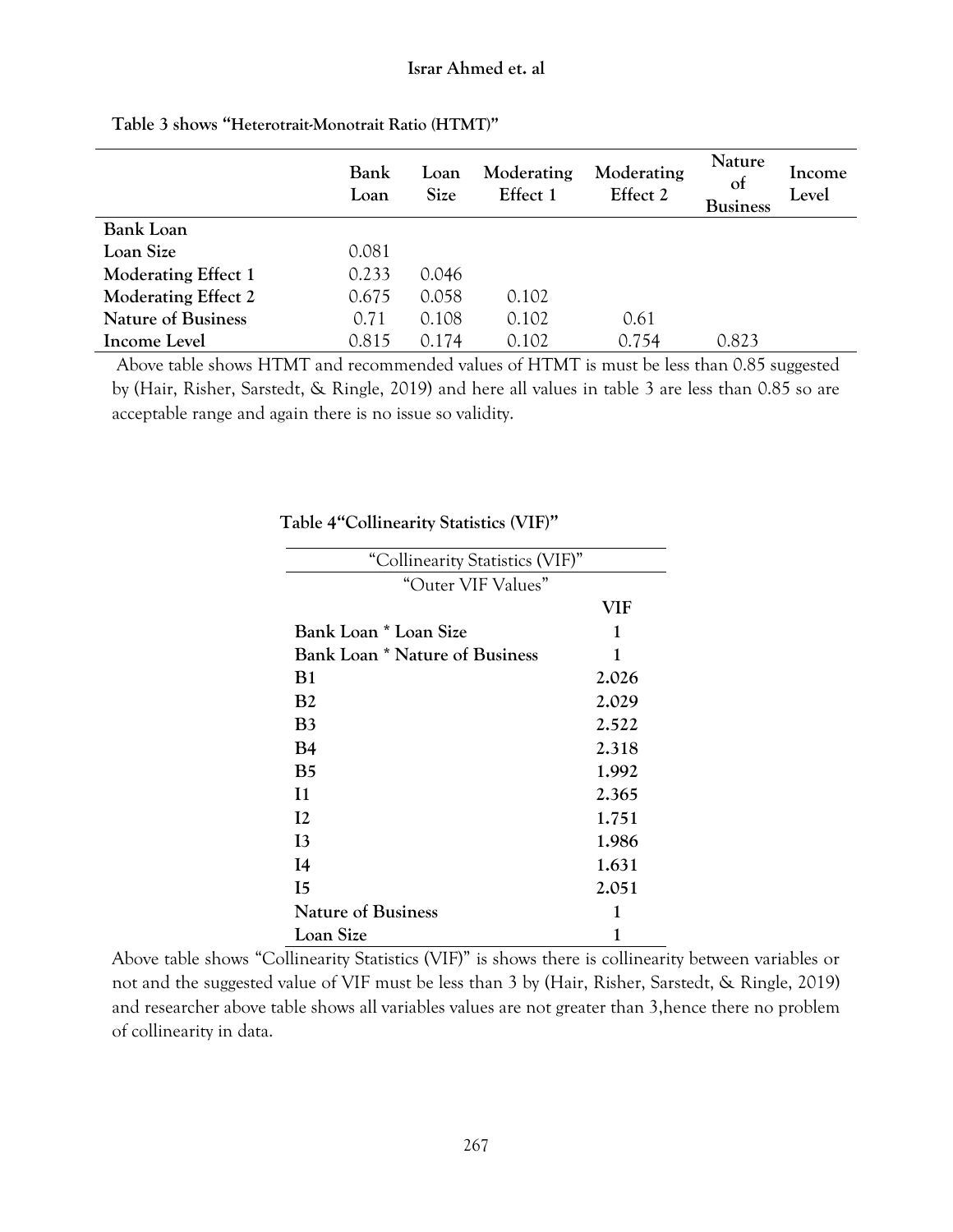| "Model Fit"   |            |            |  |  |  |
|---------------|------------|------------|--|--|--|
| "Fit Summary" |            |            |  |  |  |
|               | "Saturated | "Estimated |  |  |  |
|               | Model"     | Model"     |  |  |  |
| <b>SRMR</b>   | 0.075      | 0.721      |  |  |  |
| d ULS         | 0.437      | 0.4        |  |  |  |
| d G           | 0.261      | 0.266      |  |  |  |
| Chi-Square    | 126.856    | 119.805    |  |  |  |
| NFI           | 0.815      | 0.825      |  |  |  |

So researcher proceeded further to check model Fitness after checking all criterions of reliabilities and validities measures so above table shows model fit summary and suggested value of SRMR is less than 0.08 are acceptable(Hair, Risher, Sarstedt, & Ringle, 2019) and above table shows the value 0.075 so model has not fitness issue.

## **Table 6"R Square"**

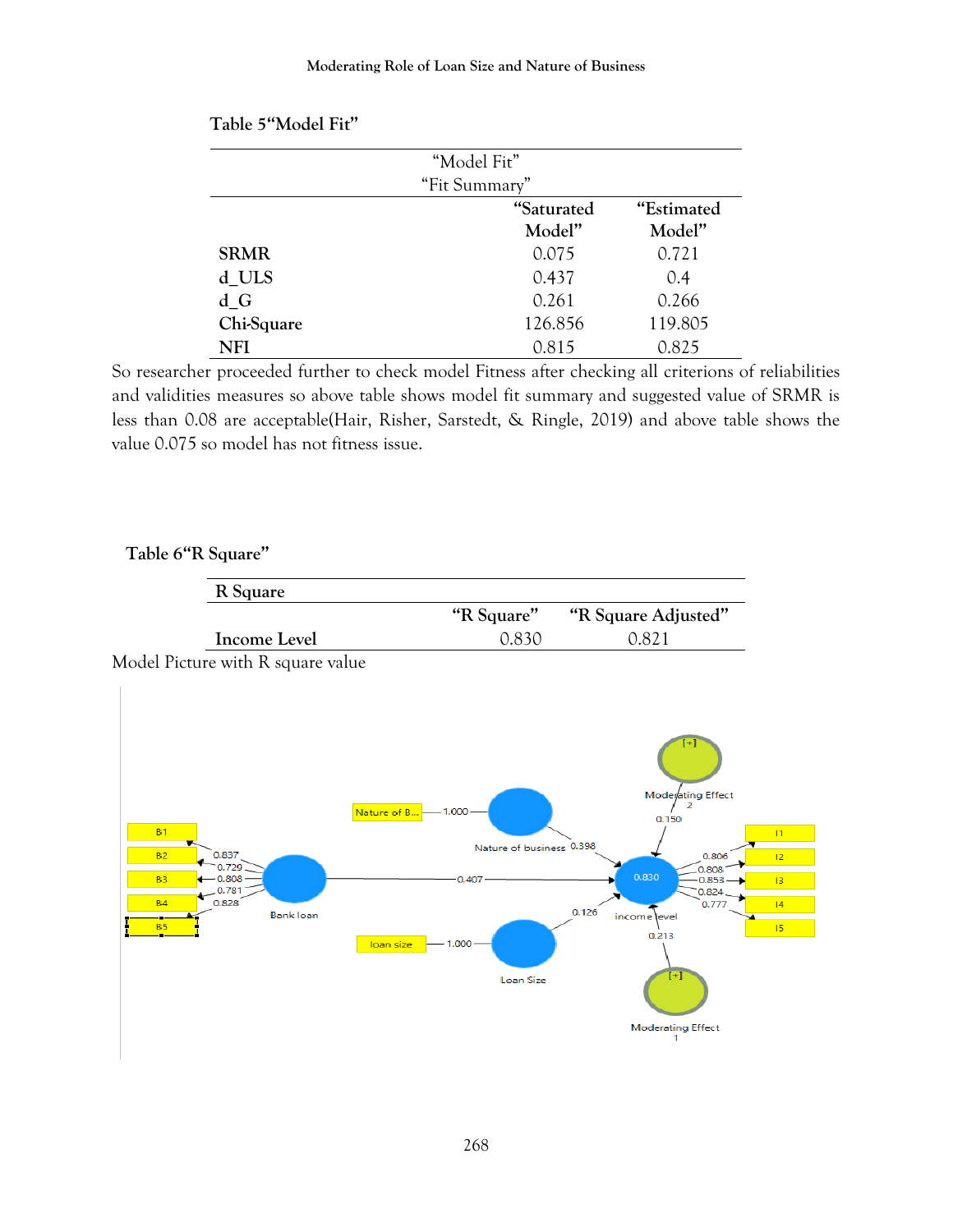Above given table 6 and Model picture shows R square value is above 0.8 it indicates that IV and DV relationship is above 80% means explain variance is above 0.8 have strong impact of bank loans on level of income of consumer as suggested by(Hair, Risher, Sarstedt, & Ringle, 2019)R<sup>2</sup> values of 0.75, 0.50 and 0.25 are considered substantial, moderate so researcher R2 value is in moderate range.

| "Construct Cross validated Redundancy" |            |            |                        |  |  |  |
|----------------------------------------|------------|------------|------------------------|--|--|--|
| Total                                  | <b>SSO</b> | <b>SSE</b> | $Q^2$ (=1.<br>SSE/SSO) |  |  |  |
| <b>Bank Loan</b>                       | 4651.00    | 4651.00    |                        |  |  |  |
| Loan Size                              | 900.00     | 900.00     |                        |  |  |  |
| <b>Moderating Effect 1</b>             | 900.00     | 900.00     |                        |  |  |  |
| Moderating Effect 2                    | 900.00     | 900.00     |                        |  |  |  |
| <b>Nature of Business</b>              | 900.00     | 900.00     |                        |  |  |  |
| <b>Income Level</b>                    | 4651.00    | 2298.76    | 0.506                  |  |  |  |

## **Table 8"Construct Cross Validated Redundancy"**



Above table and picture shows predictive relevance of the model with  $Q^2$  value and it is recommended by (Hair, Risher, Sarstedt, & Ringle, 2019) that if  $Q^2$ Values greater than 0, 0.25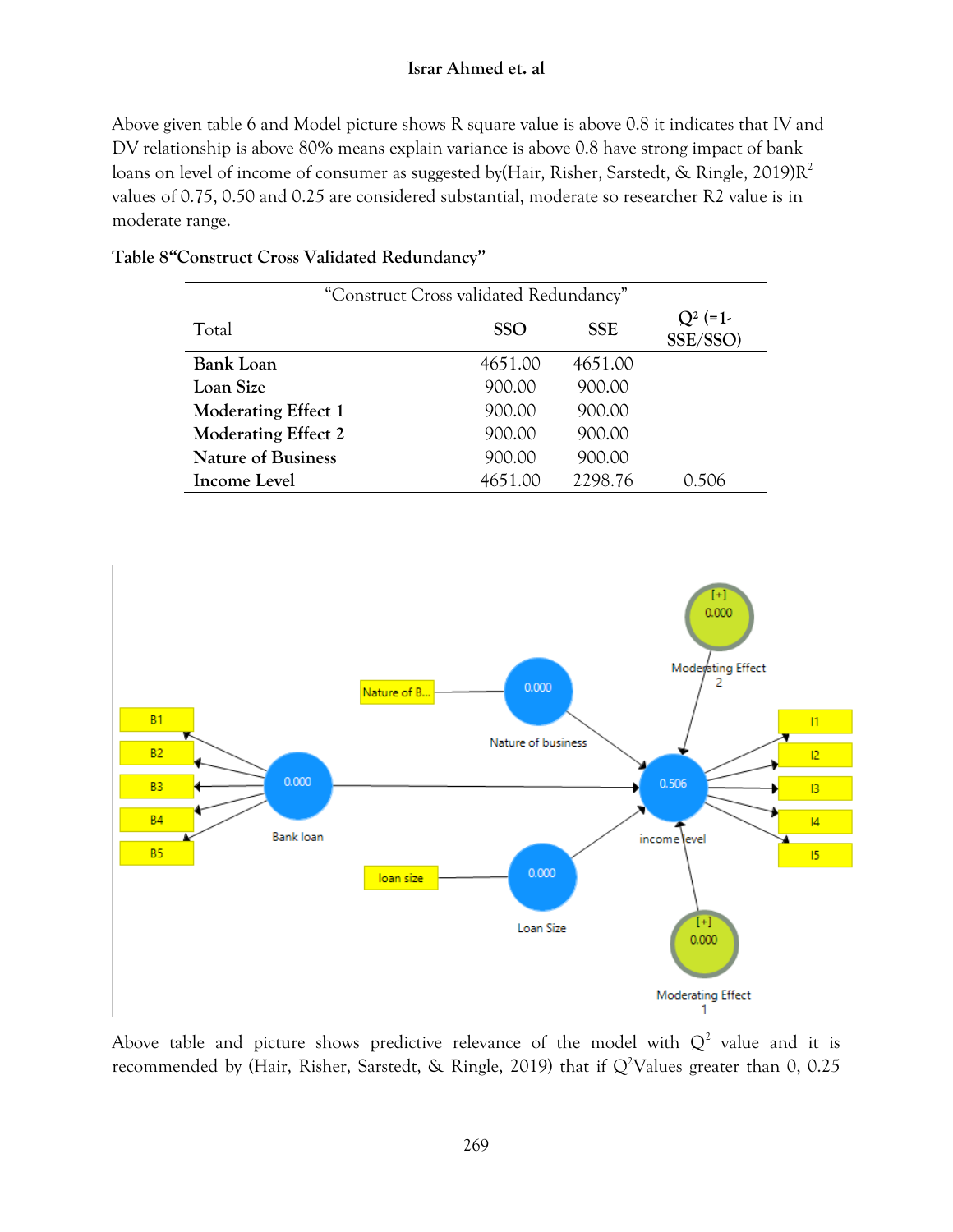and 0.5 weak, moderate, and strong predictive relevance of model here in above table researchers  $Q<sup>2</sup>$  value is 0.506 and that means this study's model has positive predictive relevance.

After discussion of result of measurement model researcher further discuss structural model for this here in given table and Picture of model shows that "Mean, STDEV, T-Values, P-Values" and recommended values as T value not less than 2, P values must be less than 0.05 suggested by (Hair, Risher, Sarstedt, & Ringle, 2019).

|                                           |                                |                            | "Mean, STDEV, T-Values, P-Values"  |                                  |                         |
|-------------------------------------------|--------------------------------|----------------------------|------------------------------------|----------------------------------|-------------------------|
|                                           | "Original<br>Sample<br>$(O)$ " | "Sample<br>Mean<br>$(M)$ " | "Standard<br>Deviation<br>(STDEV)" | "T Statistics<br>$( O/STDEV )$ " | $\mathbf{q}$<br>Values" |
| Bank loans > Income<br>level              | 0.392                          | 0.418                      | 0.066                              | 5.939                            | 0.000                   |
| Loans Size > Income<br>Level              | 0.124                          | 0.122                      | 0.048                              | 2.589                            | 0.009                   |
| Moderating Effect 1 -<br>>Income Level    | 0.206                          | 0.211                      | 0.064                              | 3.227                            | 0.001                   |
| Moderating Effect $2 >$<br>Income Level   | 0.158                          | 0.156                      | 0.050                              | 3.176                            | 0.003                   |
| Nature of Business $\geq$<br>Income Level | 0.401                          | 0.387                      | 0.062                              | 6.466                            | 0.000                   |

## **Table 8 "Bootstrapping"**

Model picture with Path values

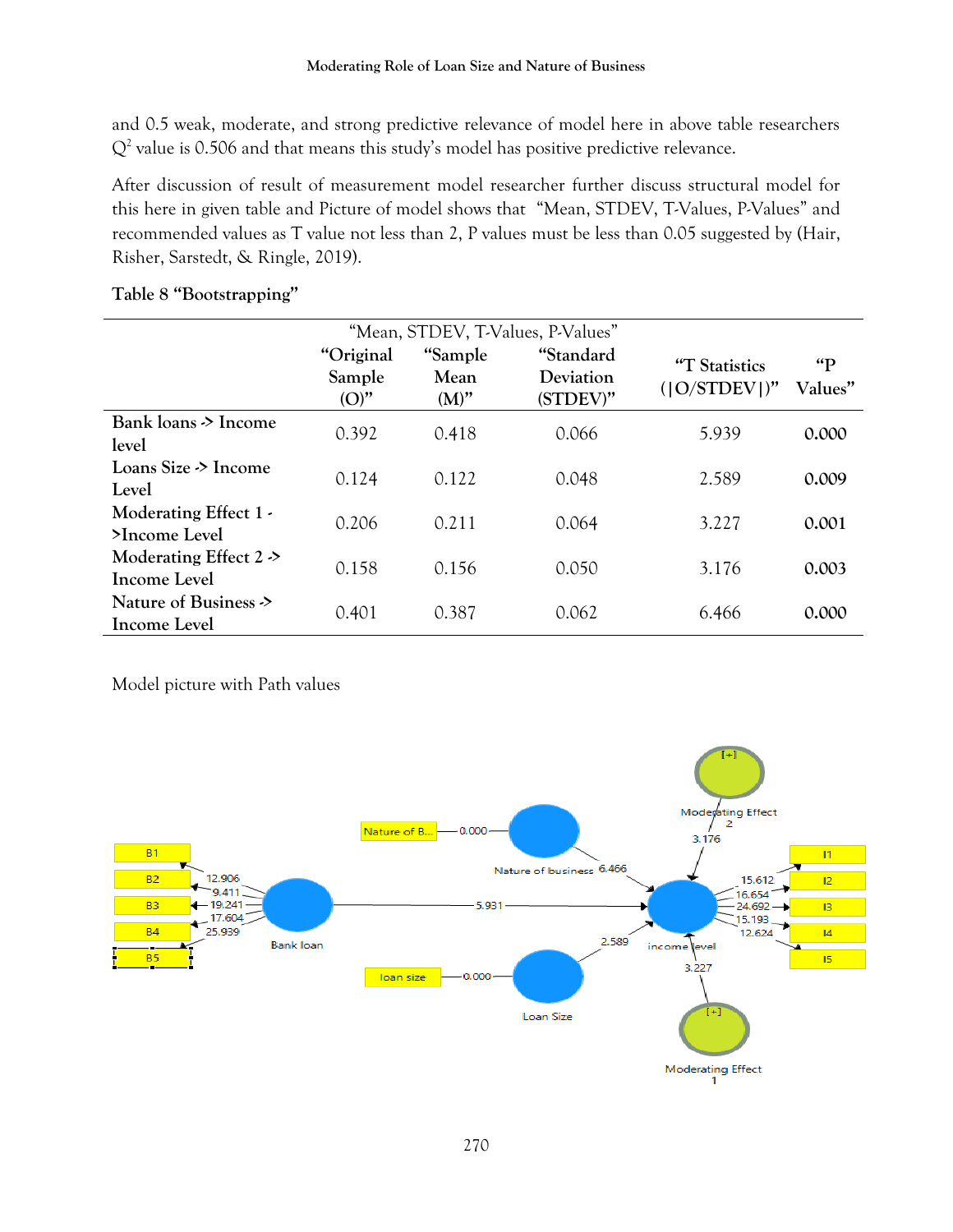So all values in given above table 8 shows all path are positive and IV and DV relationship is significant, it means Bank loans has impacting consumer income level, moreover with moderator of loan size has also impacting income level. Furthermore, the  $2<sup>nd</sup>$  moderator nature of business is also impacting on income level.

## **Conclusion**

Researcher in the end conclude that all 10 different cities such as Hyderabad, Larkana, Sukkur, Multan, Rahim Yar Khan, Bahawalpur, Lakki Marwat, Mardan, Turbat and Ziarat cities of Pakistan from both types of bank based on respondents' responses after analysis all null hypotheses are rejected and all alternative hypotheses are accepted it means that there is significant impact of bank loans on level of income with both moderators' size of loans and nature of business. As mention in literature(Amila, et al., 2016) that loan size has impact the income of clients of banks if large size of loans receives by borrowers, so they can invest in agriculture in purchasing of seed and fertilizers too. Moreover, clients' response that they increase their income, increase their wealth, enhance level of education of their children, increase level of consumption of better food quality, increase business income, slow down their business expenses after high earnings, agriculture production also increases, fish pounds are developed and increase pounds' capacity as well, increase their livestock and female borrowers said that they increase their small business capacity, increase purchasing raw material of handicraft and material related to beauty salon so they produce more handicraft, give more services to their clients and sell more as well. researcher results are alien with other researcher as well (Khan A. A., et al., 2020; Mohsin, Bashir, & Tariq, 2018; Malik, Mustafa, Anwar, & Iqba, 2020). So banking and financial sector are supporting to economy of our country it means funds flow leads economic development.

#### **Future research area**

Other researcher may use other moderating variable some demographic factors age, gender, education, areas, and marital status and non- demographics factors such as number of borrowed loan, Covid-19 impact, Inflations, cost of borrowing etc…

## Bibliography

- Awan, A. G., & Ibrahim, M. A. (2015). Role of Micro-Financing in Creation of Self-Employment in Pakistan: A Case Study of District Bahawalpur. *Journal of economics and sustainable development*.
- Gitaharie, B. Y., & Soelistianingsih, L. (2018). Financial inclusion: The impacts of bank loans on household welfare. *Competition and Cooperation in Economics and Business – Gani et al. (Eds)* (pp. 277- 285). London,: 2018 Taylor & Francis Group,.
- Okurut, F. N., Kagiso, M., Ama, N. O., & Okurut, M. L. (2014). The Impact of Microfinance on Household Welfare in Botswana. *Botswana Journal of Economics*, 45-58.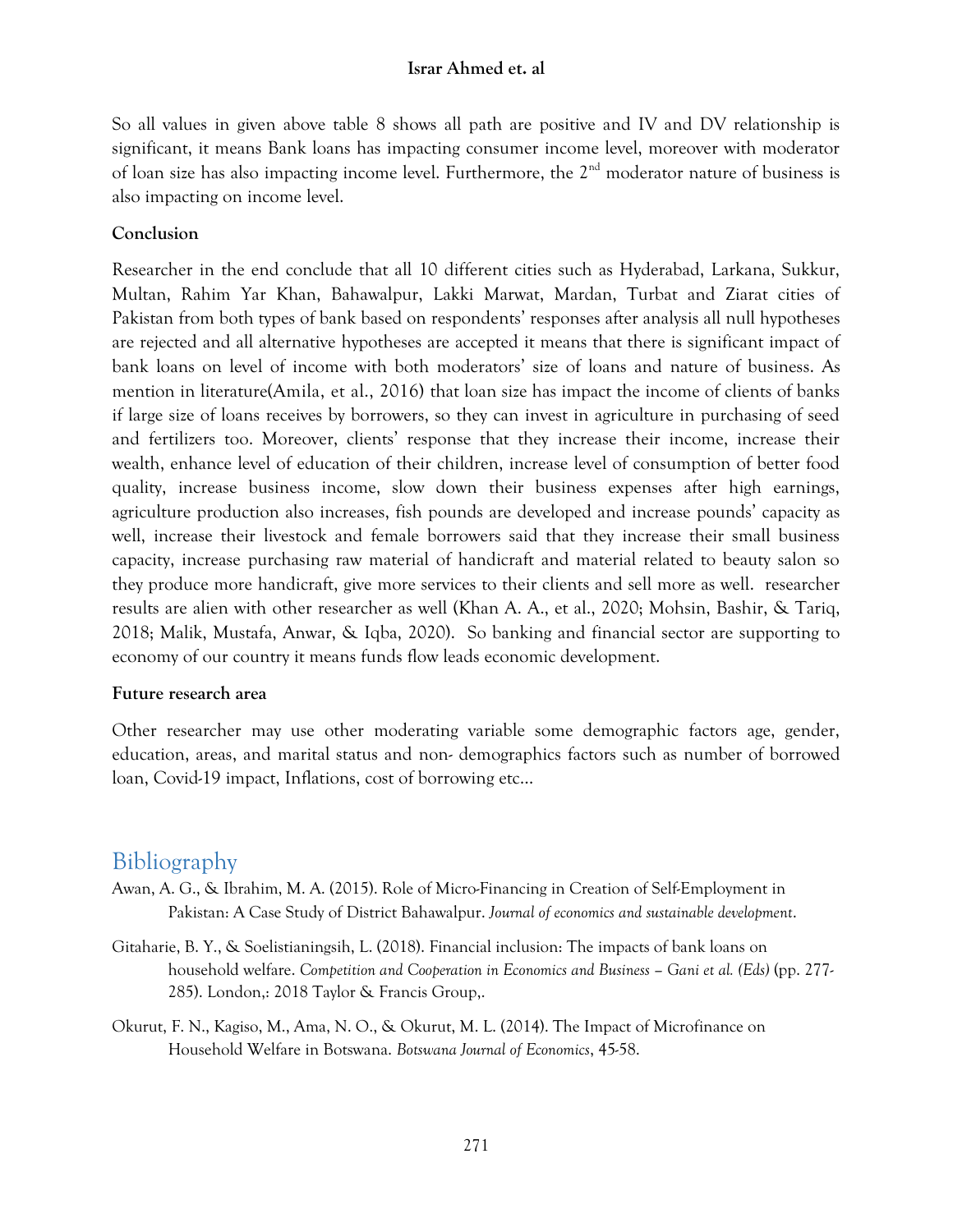- ACCA. (March 2018). Pakistan has developed an innovative public-private partnership that aims to drive business growth by providing loans to small and micro businesses. *International edition of Accounting and Business magazine.*, 33.
- ADB. (2012). *MICROFINANCE DEVELOPMENT STRATEGY 2000 Sector Performance and Client Welfare.*
- Ahmed, I., & Khoso, I. (2020). The Impact of Micro-Finance on Self-employment and Poverty reduction : A case of Sindh Rural Support Organization and Tameer Micro Finance Bank, Sindh. *Amazonia Investiga, 9*(32), 18-27. doi: https://doi.org/10.34069/AI/2020.32.08.2
- Ahmed, I., & Khoso, I. (2020, Dec). The Impact of Micro-finance on Women Empowerment and Self-Employment: A case of Tameer Micro Finance Bank and Sindh Rural Support Organization and, Sindh. *KASBIT Business Journal, 13*(2), 111-132. Retrieved from https://www.researchgate.net/publication/348961627 The Impact of Microfinance\_on\_Women\_111\_Israr\_Ahmed\_Empowerment\_and\_Selfemployment\_A\_Prof\_Dr\_Imamuddin\_case\_of\_Tameer\_Micro\_Finance\_The\_Impact\_of\_Microfinance\_on\_Women\_Empowerment\_and\_Self-\_employm/lin
- Ahmed, S. M., & Basharat, A. (2015). *MICROFINANCE GROWTH STRATEGY 2020.* Pakistan Microfinance network.
- Akhter , J., & Cheng, K. (2020). Sustainable Empowerment Initiatives among Rural Women through Microcredit Borrowings in Bangladesh. *Sustainability, 12*(6), 1-19. doi:https://doi.org/10.3390/su12062275
- Alina, O. S., Amila, J. J., Hassan, A. A., Kubalu, A. I., Alechenu, B., & Yakubu, S. A. (2016, September, ). IMPACT OF COMMERCIAL BANK LENDING ON AGRICULTURAL PRODUCTION AND PRODUCTIVITY IN NIGERIA. *International Journal of Current Research, 8*(9), 37586-37591. doi:DOI: 10.13140/RG.2.2.16470.50247
- Amila, J., Hassan, A. A., Kubalu, A. I., Alechenu, B., Yakubu, S. A., & Aina, O. S. (2016, September). IMPACT OF COMMERCIAL BANK LENDING ON AGRICULTURAL PRODUCTION AND PRODUCTIVITY IN NIGERIA. *International Journal of Current Research, 8*(9), 37586-37591. Retrieved from http://www.journalcra.com
- Andersen, T. B., & Tarp, F. (2003). FINANCIAL LIBERALIZATION, FINANCIAL DEVELOPMENT AND ECONOMIC GROWTH IN LDCs. *Journal of International Development, 15*, 189–209. doi:DOI: 10.1002/jid.971
- Ariful, C. H., Das , A., & Ashiqur, R. (2017, June). The Effectiveness of Micro-credit Programmes Focusing on Household Income, Expenditure and Savings: Evidence From Bangladesh. *Journal of Competitiveness, Vol. 9, , 2017pp. 34 -*(Issue 2,), pp. 34 - 44. doi:DOI: 10.7441/joc.2017.02.03
- Awojobi, O. N. (2014, September 30). MICROFINANCE AS A STRATEGY FOR POVERTY REDUCTION IN NIGERIA: EMPIRICAL INVESTIGATION. *International Journal of Current Research, Vol. 6,* (Issue, 09), 8944--8951.
- Azam , R., Danish, M., & Akbar, S. S. (2012). The significance of socioeconomic factors on personal loan decision a study of consumer banking local private banks in Pakistan. *Munich Personal RePEc*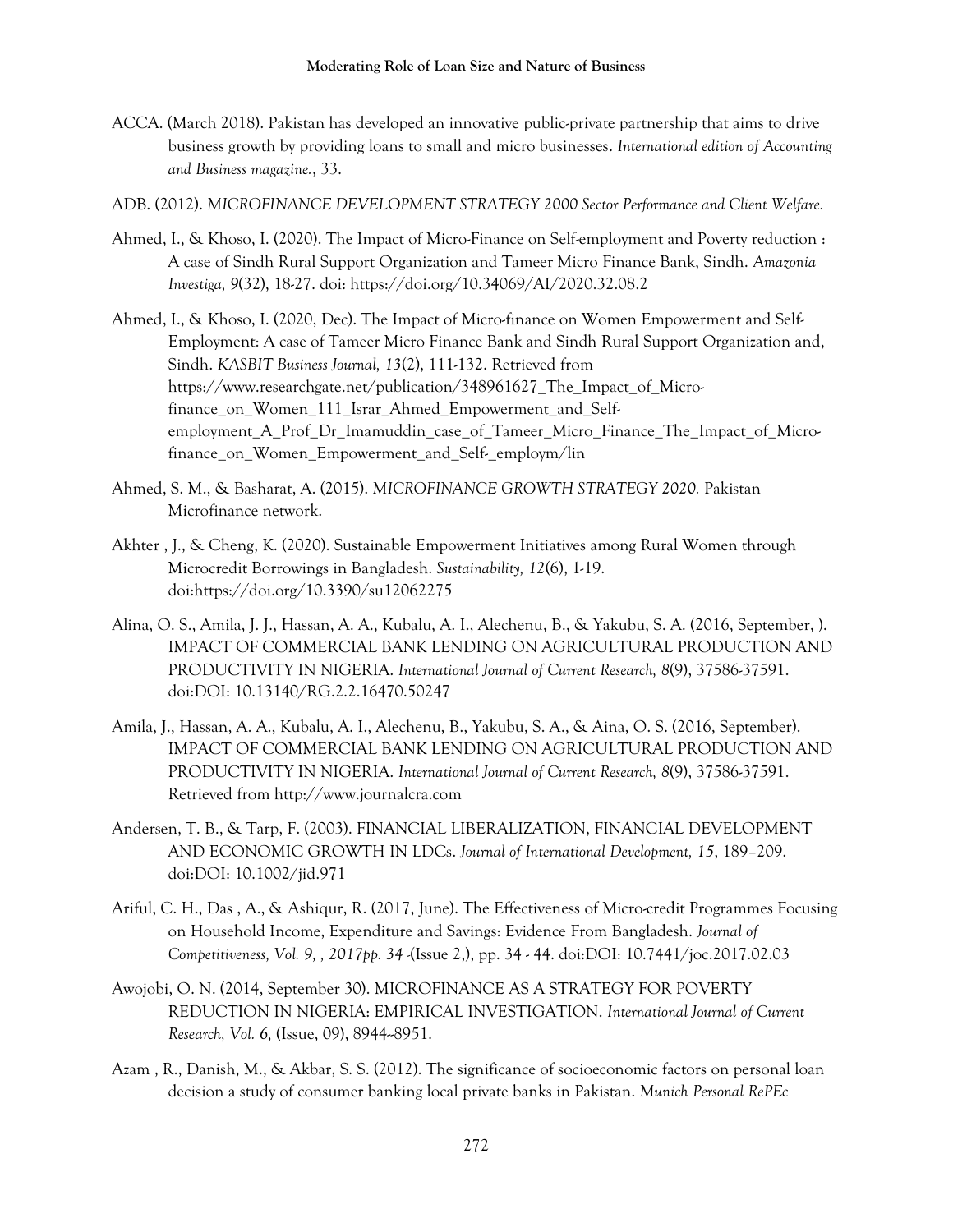*Archive*, 1-11. Retrieved from https://mpra.ub.unimuenchen.de/42322/1/MPRA\_paper\_42322.pdf

- Biswal, S. N., Mishra, S. K., Mishra, P. K., & Sarangi, M. K. (2021, December). Occupational Structure and Multidimensional Poverty in Rural Odisha: An Empirical Analysis. *IndianJournalofEconomicsandBusiness, Vol.20*(No.3), 377-396. Retrieved from http://www.ashwinanokha.com/resources/v20-3-23.%20Sk%20mishra.pdf
- Deshmukh, V., Hude, J. M., Balutkar, R., & Lenka, R. (2021). STRUCTURAL EQUATION MODELLING OF STUDENT'S INTENTION TOWARDS ENTREPRENEURSHIP IN AGRIBUSINESS. *Indian Journal of Economics & Business, Vol. 20*(No.1), 79-92. Retrieved from http://www.ashwinanokha.com/resources/6.%20Updated\_Structural%20equation%20modelling. pdf
- Fayaz Hussain, M., Hafeez , A. M., & Yusrini, L. (2020). Empowering Women through Microfinance: Evidence from Pakistan. *International Journal of Psychosocial Rehabilitation,, 24*(3), 2757-2773. doi:DOI: 10.37200/IJPR/V24I3/PR2020312
- Florence, N., & Nathan, S. (2020, Jan). The Effect of Commercial Banks' Agricultural Credit on Agricultural growth in Uganda. *African Journal of Economic Review, 8*(1), 162-175. Retrieved from https://www.ajol.info/index.php/ajer/article/view/192203
- Florence, N., & Nathan, S. (2020, January). The Effect of Commercial Banks' Agricultural Credit on Agricultural growth in Uganda. *African Journal of Economic Review, Volume VIII*(Issue I), 162-175.
- Fornell , C., & Larcker, D. F. (1981). Evaluating Structural Equation Models with Unobservable Variables and Measurement Error. *Journal of Marketing Research, 18*(1), 39-50.
- Gliem, J. A., & Gliem, R. R. (2003). Calculating, interpreting, and reporting Cronbach's alpha reliability coefficient for Likert-type scales. *Midwest Research-to-Practice Conference in Adult, Continuing, and Community Education.*
- Hair, J. F., Risher, J. J., Sarstedt, M., & Ringle, C. M. (2019). When to use and how to report the results of PLS-SEM. *European Business Review, 31*(1), 2-24. doi:https://doi.org/10.1108/EBR-11-2018-0203
- Hapsari, I. (2018). Moderating Role of Size in the Effect of Loan to Deposit Ratio and Non Performing Loan toward Banking Financial Performance. *Advances in Social Science, Education and Humanities Research, volume 231*, 351-354.
- Khan, A. A., Khan, S. U., Fahad, S., Ali, M. A., Khan, A., & Luo, J. (2020, June 18 ). Microfinance and poverty reduction: New evidence from Pakistan. *International Journal of Finance and Economics*, 1-11. doi:DOI: 10.1002/ijfe.2038
- Khan, N., Jan, I., Rehman, M. u., Mehmood, A., & Ali, A. (2007). THE EFFECTS OF SHORT TERM AGRICULTURAL LOANS SCHEME OF ZARAI TARRAQIATI BANK ON INCREASE IN FARM PRODUCTION IN DISTRICT KARAK. *Sarhad Journal Agriculture, Vol. 23*(No. 4), 1285- 1290.